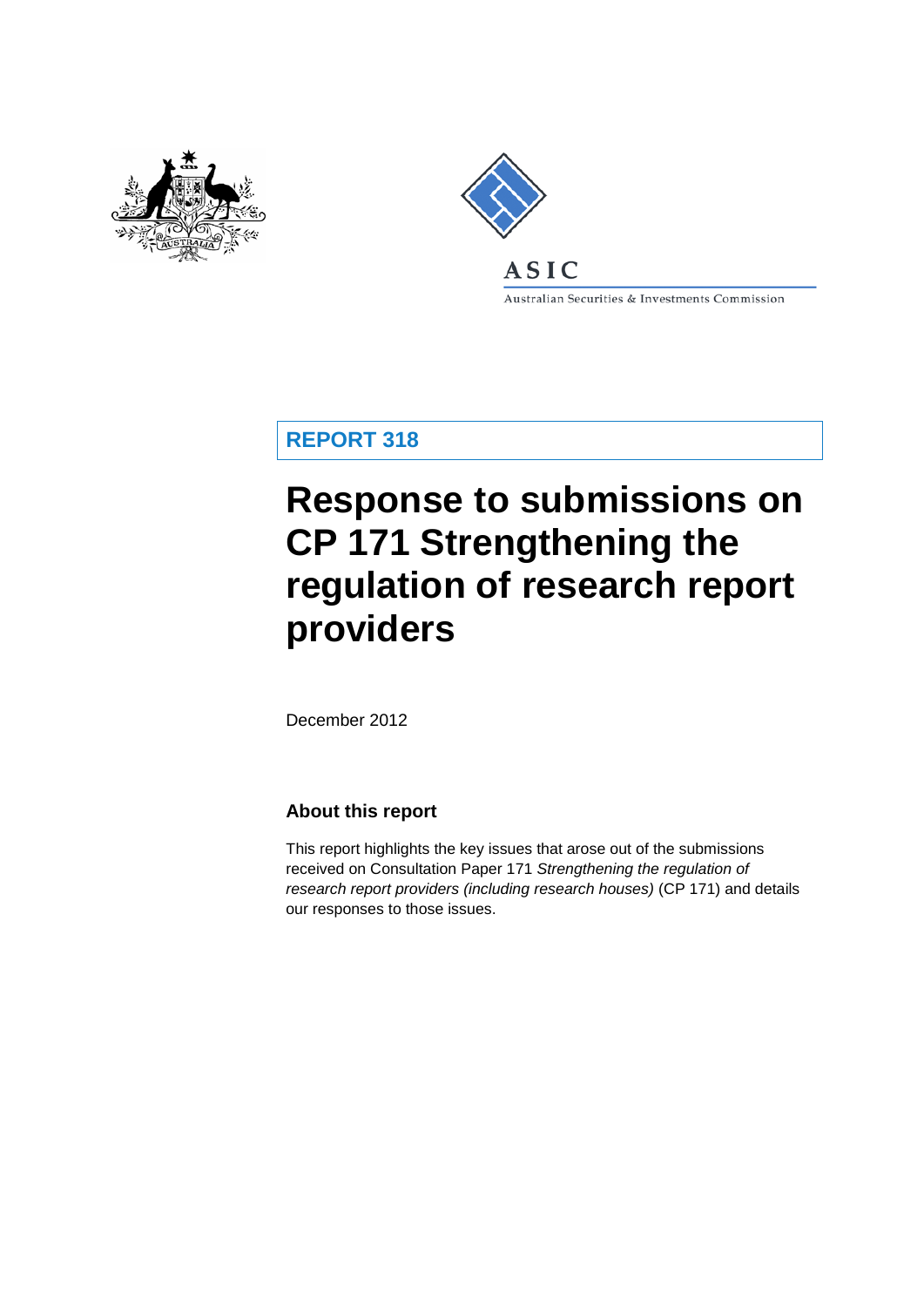#### **About ASIC regulatory documents**

In administering legislation ASIC issues the following types of regulatory documents.

**Consultation papers**: seek feedback from stakeholders on matters ASIC is considering, such as proposed relief or proposed regulatory guidance.

**Regulatory guides**: give guidance to regulated entities by:

- explaining when and how ASIC will exercise specific powers under legislation (primarily the Corporations Act)
- explaining how ASIC interprets the law
- describing the principles underlying ASIC's approach
- giving practical guidance (e.g. describing the steps of a process such as applying for a licence or giving practical examples of how regulated entities may decide to meet their obligations).

**Information sheets**: provide concise guidance on a specific process or compliance issue or an overview of detailed guidance.

**Reports**: describe ASIC compliance or relief activity or the results of a research project.

### **Disclaimer**

This report does not constitute legal advice. We encourage you to seek your own professional advice to find out how the Corporations Act and other applicable laws apply to you, as it is your responsibility to determine your obligations.

This report does not contain ASIC policy. Please see Regulatory Guide 79 *Research report providers: Improving the quality of investment research* (RG 79).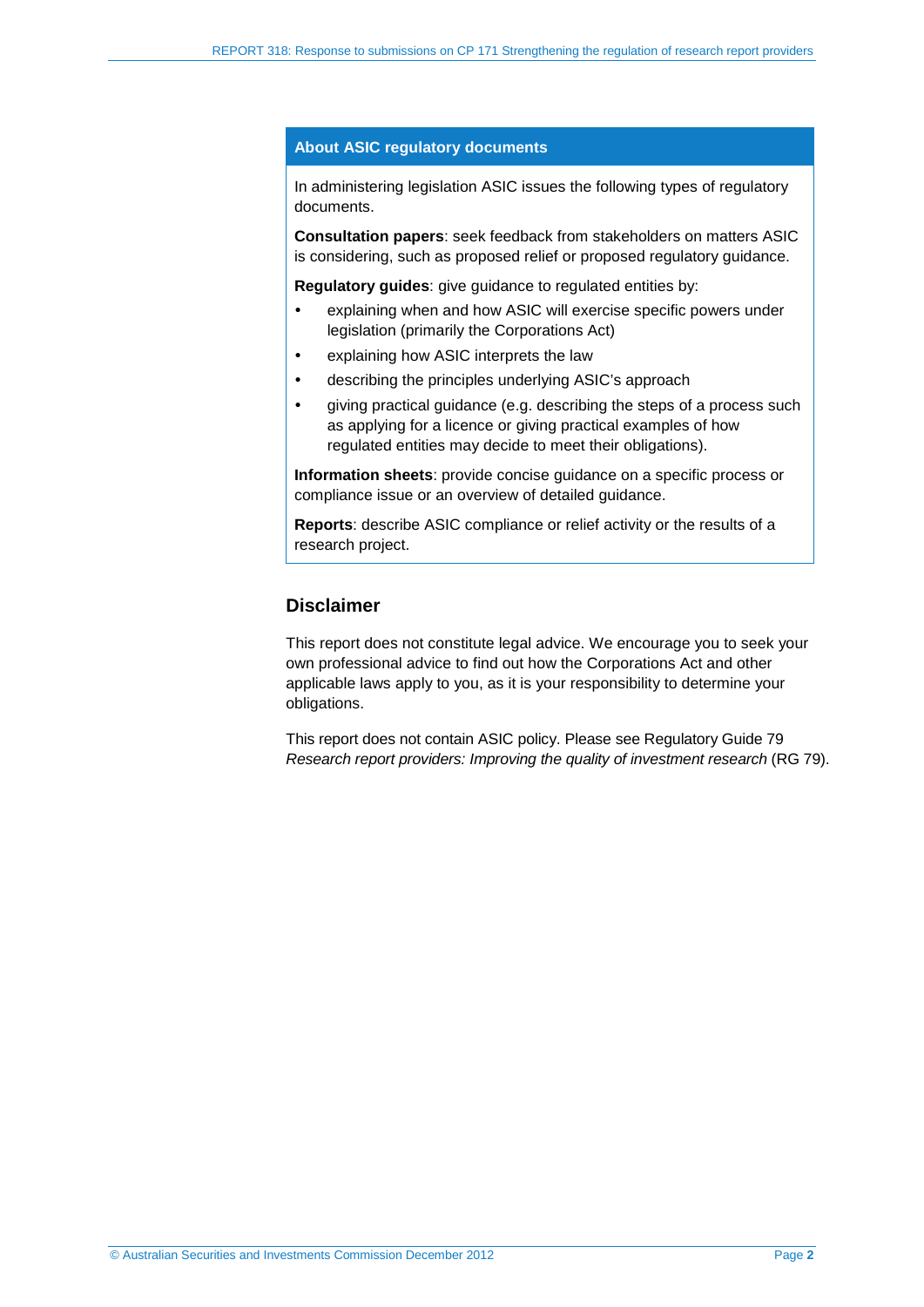## **Contents**

| A |  |
|---|--|
| B |  |
|   |  |
|   |  |
|   |  |
|   |  |
|   |  |
|   |  |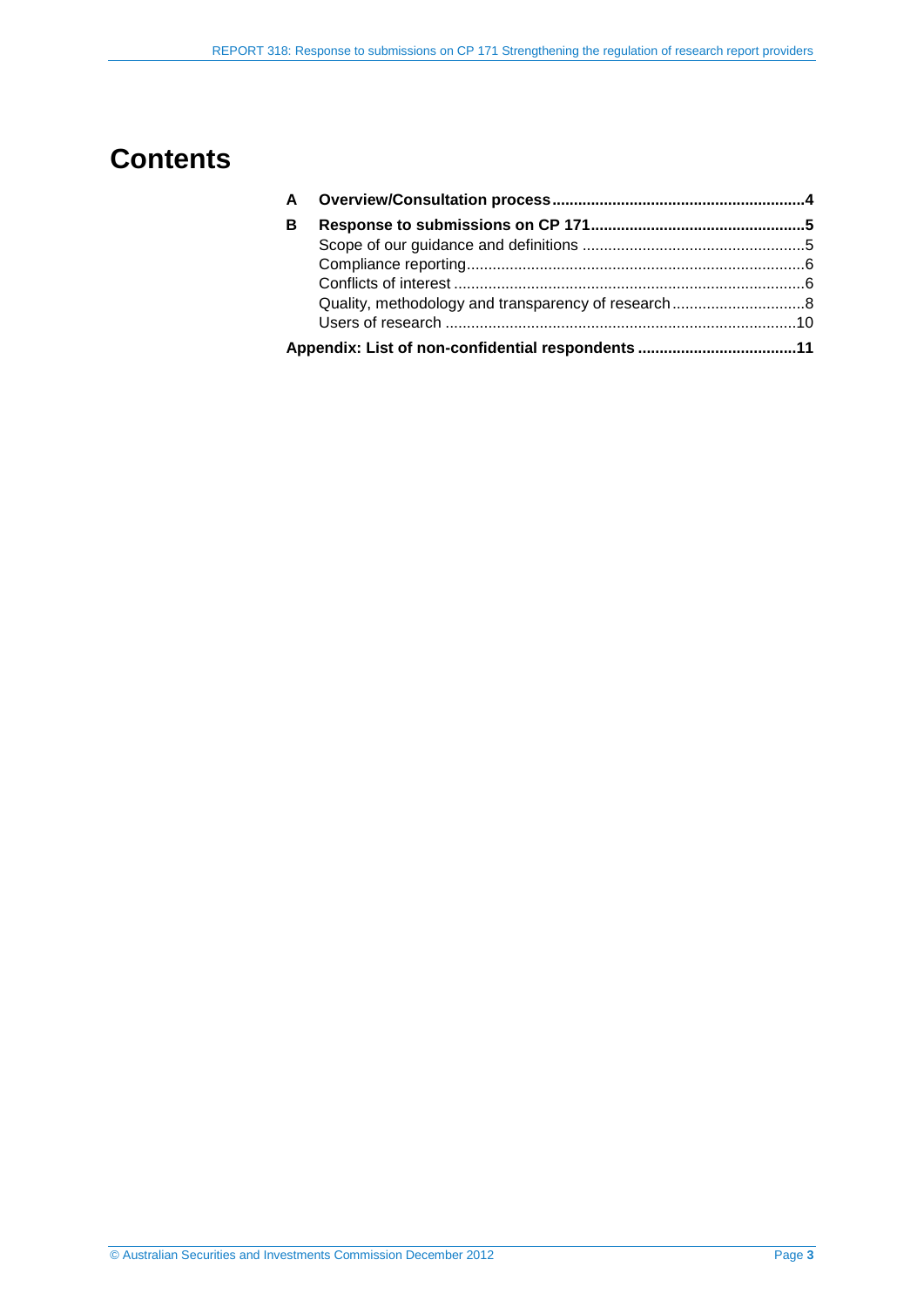## <span id="page-3-0"></span>**A Overview/Consultation process**

| $\overline{1}$ | In Consultation Paper 171 Strengthening the regulation of research report<br>providers (including research houses (CP 171), we consulted on proposals to<br>update our guidance on research reports in Regulatory Guide 79 Managing<br>conflicts of interest: An ASIC guide for research report providers (RG 79). |
|----------------|--------------------------------------------------------------------------------------------------------------------------------------------------------------------------------------------------------------------------------------------------------------------------------------------------------------------|
| 2              | We reviewed practices in the research report provider sector and found some<br>areas where our existing guidance and expectations should be revised or<br>supplemented.                                                                                                                                            |
| 3              | This report highlights the key issues that arose out of the submissions<br>received to CP 171 and our responses to those issues.                                                                                                                                                                                   |
| $\overline{4}$ | This report is not meant to be a comprehensive summary of all responses<br>received. It is also not meant to be a detailed report on every question from<br>CP 171. We have limited this report to the key issues.                                                                                                 |
| 5              | For a list of the non-confidential respondents to CP 171, see the appendix.<br>Copies of the submissions are on the ASIC website at www.asic.gov.au/cp<br>under CP 171.                                                                                                                                            |

## **Responses to consultation**

| 6 | We received 27 responses to CP 171 from research houses, industry<br>associations, banking entities, stockbroking firms, securities and advisory<br>firms, compliance firms as well as individual submissions. We are grateful to<br>respondents for taking the time to send us their comments. |  |  |  |  |
|---|-------------------------------------------------------------------------------------------------------------------------------------------------------------------------------------------------------------------------------------------------------------------------------------------------|--|--|--|--|
| 7 | The main issues raised by respondents related to:                                                                                                                                                                                                                                               |  |  |  |  |
|   | the scope of our guidance and definitions (e.g. for 'research report<br>(a)<br>provider');                                                                                                                                                                                                      |  |  |  |  |
|   | the proposed compliance reporting requirement;<br>(b)                                                                                                                                                                                                                                           |  |  |  |  |
|   | managing conflicts of interest for 'issuer pays' research;<br>(c)                                                                                                                                                                                                                               |  |  |  |  |
|   | research currency; and<br>(d)                                                                                                                                                                                                                                                                   |  |  |  |  |
|   | disclosures about research.<br>(e)                                                                                                                                                                                                                                                              |  |  |  |  |
| 8 | Generally, respondents were supportive of our proposals for improved<br>guidance. However, given the spectrum of research report providers to<br>which the guidance applies, there were concerns about some aspects of the<br>proposed guidance as it applied to certain providers.             |  |  |  |  |
| 9 | We have taken this feedback into account in our final updated guidance: see<br>Regulatory Guide 79 Research report providers: Improving the quality of<br>investment research (RG 79).                                                                                                          |  |  |  |  |
|   |                                                                                                                                                                                                                                                                                                 |  |  |  |  |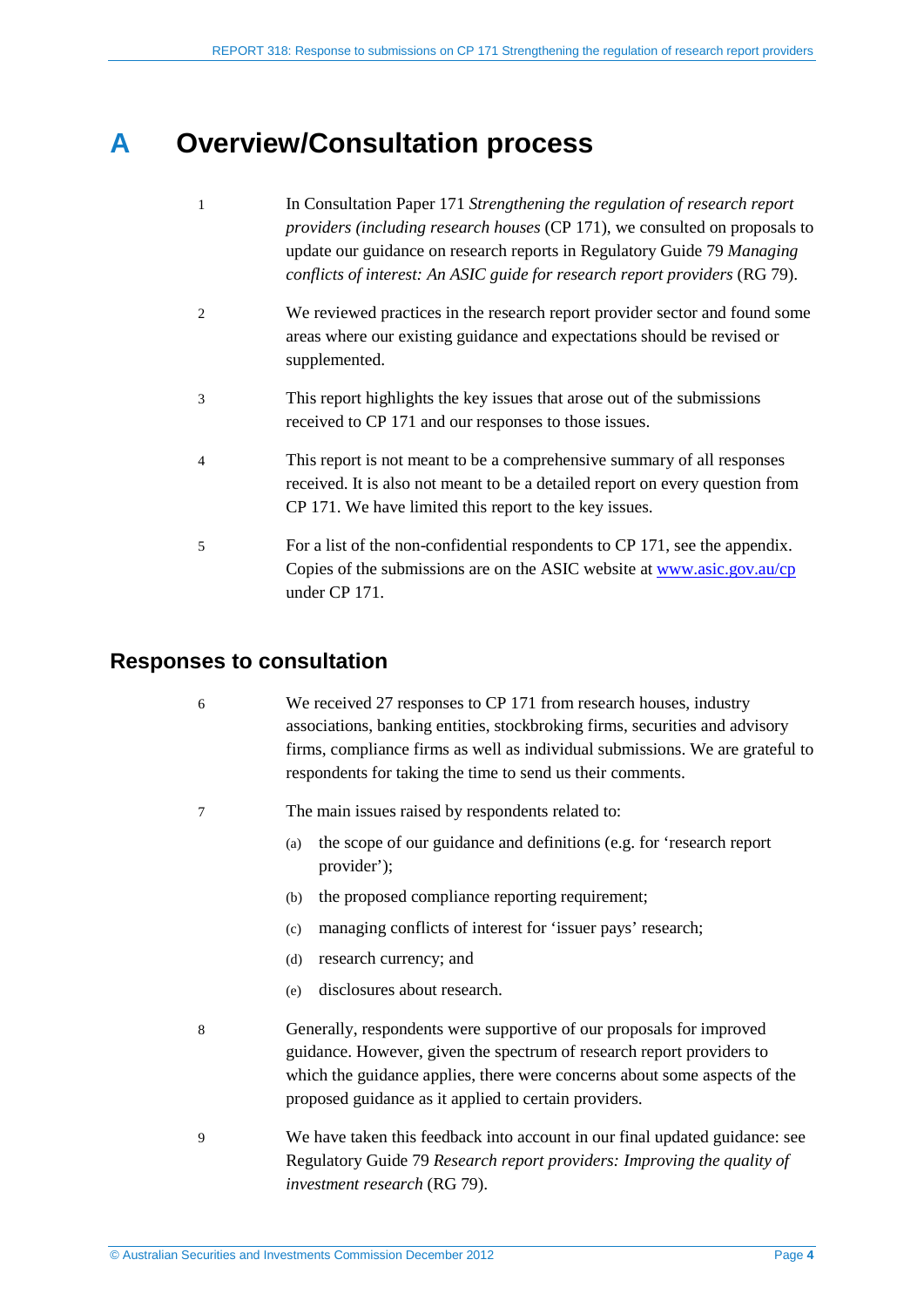## <span id="page-4-0"></span>**B Response to submissions on CP 171**

#### **Key points**

This section outlines the key issues raised in the submissions on CP 171, and our responses to those issues. It covers:

- the scope of our guidance and definitions;
- the proposed compliance reporting requirement;
- conflicts of interest;
- quality, methodology and transparency of research; and
- users of research.

### <span id="page-4-1"></span>**Scope of our guidance and definitions**

| 10 |  | The proposals in CP 171 had two objectives. These were to improve: |  |
|----|--|--------------------------------------------------------------------|--|
|    |  |                                                                    |  |

- (a) compliance among research report providers with our guidance; and
- (b) the quality, integrity and transparency of the research reports that Australian retail and wholesale clients rely on to make investment decisions.
- 11 There was general support for maintaining the existing broad definitions of research report and research report provider. However, some respondents representing banking and stockbroking firms expressed concern at the scope of some of our proposals, the extent to which they applied to their research services and the potential impact on their businesses.
- 12 These submissions argued that our guidance should expressly distinguish between different types of research report providers so as not to impose a 'one size fits all' approach on diverse business models.

#### *ASIC's response*

One objective of the proposals in CP 171 was to help research report providers comply with their existing obligations. We consider that there is a wide range of research report providers, with no neat demarcation between providers on the basis of the products they research or their business models. Consequently, we do not propose to amend the scope and application of our guidance.

We have kept the existing broad and inclusive definitions, which cover the spectrum of research report providers. This approach is consistent with our previous guidance and avoids the risk of regulatory arbitrage.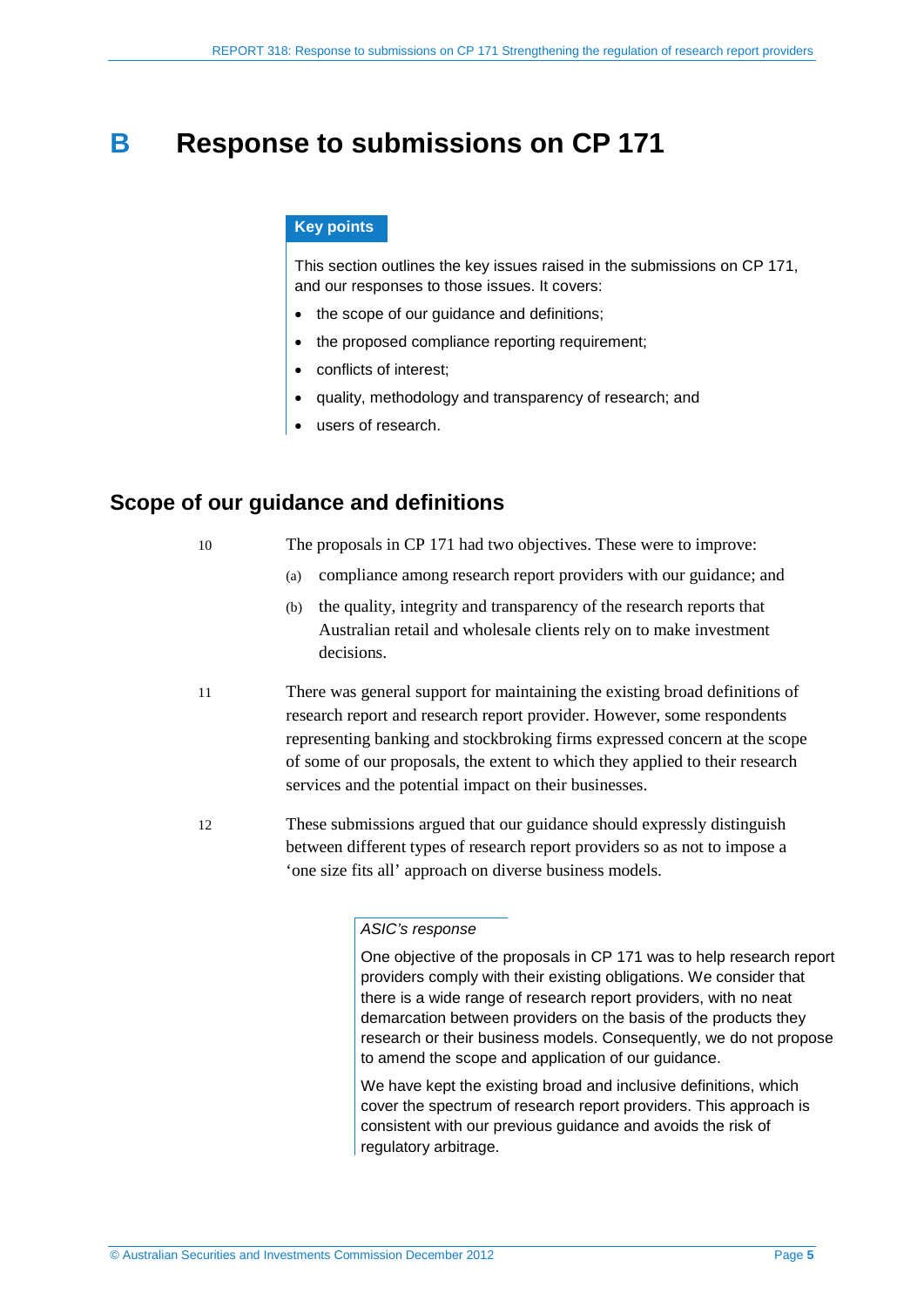## <span id="page-5-0"></span>**Compliance reporting**

- 13 Some submissions welcomed the proposed biennial compliance reporting requirement as imposing a discipline that would improve accountability and transparency in compliance processes. However, many respondents queried the merit of this requirement in meeting our objective of increased compliance and transparency.
- 14 Compliance reporting was seen as an untargeted measure that duplicated existing compliance obligations while imposing an onerous and costly administrative burden on Australian financial services (AFS) licensees who were otherwise compliant.

#### *ASIC's response*

During the consultation process, it became clear that there was a lack of understanding and compliance with our existing guidance among some research report providers. The updated guide provides greater guidance on our expectations of providers to take a more active and diligent compliance role. We have included examples to show how research report providers can meet their obligations, taking into account different types of research and business models.

We intend to address compliance with our updated guidance through targeted surveillance activity. We consider this to be a more efficient way to address our compliance concerns at this time, rather than imposing a compliance reporting requirement. However, we may revisit the need for compliance reporting in the future based on our surveillance experience.

## <span id="page-5-1"></span>**Conflicts of interest**

- 15 Previously, the main focus of RG 79 was on conflicts of interest. In CP 171, we consulted on whether some conflicts in the research context can be effectively managed or if they should be avoided entirely. Our proposals expressly asked for comment on whether conflicts associated with issuers paying for research can be effectively managed.
- 16 Respondents uniformly acknowledged that issuer pays research presents a clear conflict of interest. Most respondents considered this conflict could be managed with appropriate controls to prevent research report providers from being unduly influenced by other commercial imperatives of the business. Many respondents also noted that requiring avoidance of this conflict would have an adverse impact on the availability of research in the current market. Other respondents noted that there were a range of other business model conflicts that could have an equally deleterious effect on the quality and integrity of research.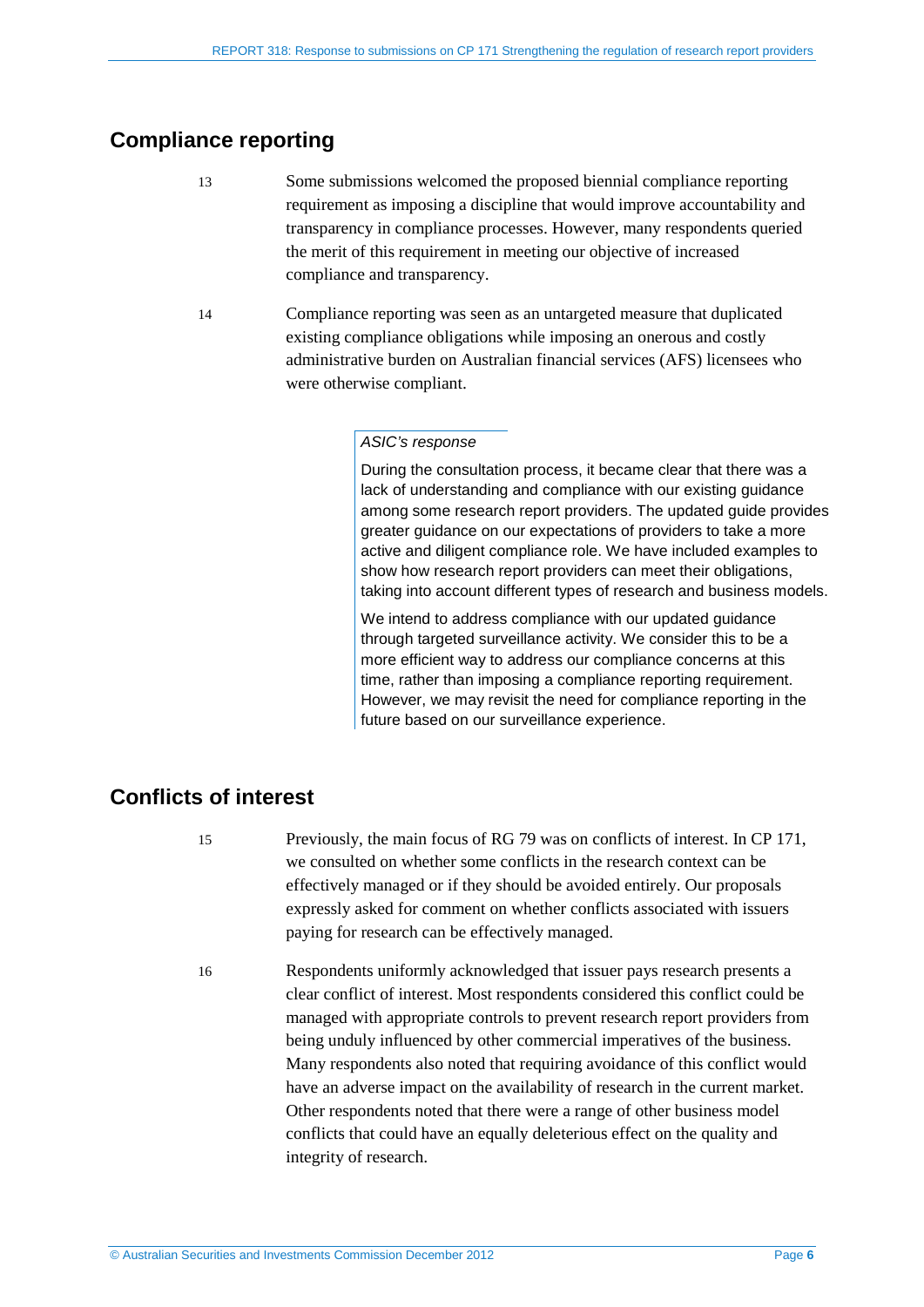#### *ASIC's response*

Conflicts of interest, whether direct or indirect, can reduce the quality, integrity and reliability of research. It is important that research report providers have the independence to give product ratings or recommendations in an unfettered way. Regardless of the business model adopted by the research report provider, we consider robust and effective conflicts management to be an essential part of a providers' compliance and quality procedures.

Our guidance for AFS licensees on their general conflicts management obligations is set out in Regulatory Guide 181 *Licensing: Managing conflicts of interest* (RG 181). Conflicts management generally involves identifying, managing (by adopting appropriate controls including avoidance of conflicts that cannot be managed) and disclosing conflicts of interest.

Our updated guidance for research report providers in RG 79 does not mandate the avoidance of conflicts associated with issuer pays research. However, where a provider operates an issuer pays business model, we expect it to maintain robust controls to ensure fee and contractual arrangements, relationship management and/ or ancilliary business units are kept separate from the ratings process and outcome, and to include clear disclosures for users of research that the research was commissioned and paid for by the issuer.

Our updated guidance sets out our expectations for all providers with business model conflicts (either direct or indirect) to manage those conflicts by:

- adopting an appropriate business model and ensuring the organisation is structured to minimise and manage real or potential conflicts;
- adopting robust research processes;
- having adequate controls in place to manage conflicts;
- avoiding conflicts that cannot be appropriately managed; and
- giving meaningful disclosures to help users of the research understand any conflicts, how they are managed and the extent to which users can rely on the research.

Conflicts management is only one element of our updated guidance that we consider will, in its totality, lift the quality and integrity of the investment research produced by research report providers.

This includes ensuring that business units are appropriately segregated to preserve the objectivity and independence of the research process and quarantining the research service from other business units with client relationship management responsibilities.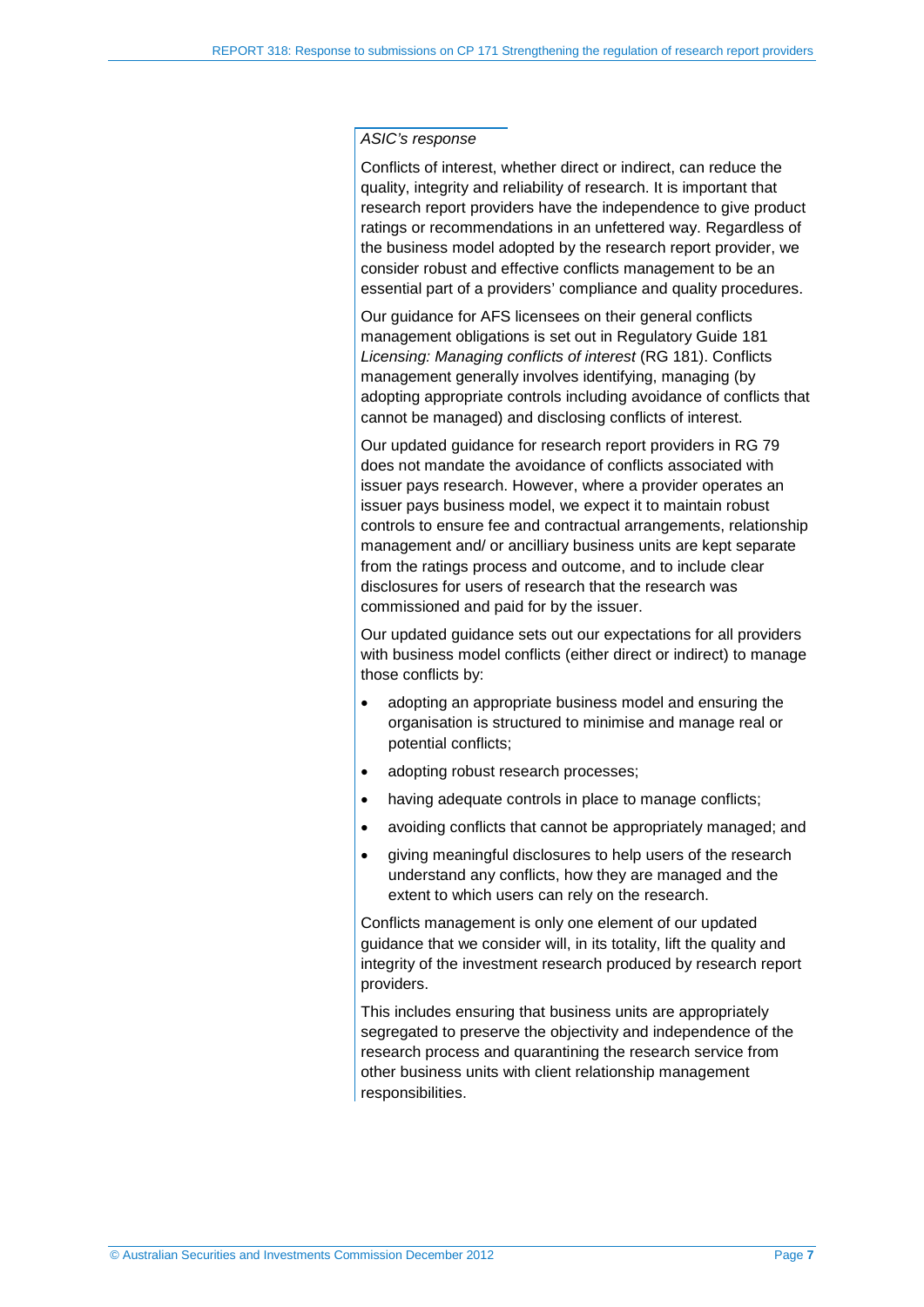## <span id="page-7-0"></span>**Quality, methodology and transparency of research**

- 17 We consulted on a number of measures to improve the quality of research. This included ensuring that research providers allocate appropriate resources to the research task, adequately train and supervise staff and adopt rigorous research processes.
- 18 The focus of many of our proposals was on having robust internal processes. Such processes are supported by giving users of research meaningful information to help them understand the research approach adopted by a given provider, the methodology employed and any strengths and limitations that apply.
- 19 These measures are intended to improve the ability of users of research to assess the quality of a research service and to determine the extent to which they can rely on it.
- 20 Respondents generally supported the proposals on resourcing, staffing and supervision arrangements that were consistent with our existing guidance. However, some respondents expressed concern about our proposals for public disclosures on the nature of the research service, methodology employed and the need to communicate research currency, for example.
- 21 Depending on the business model and researched product types, some submissions expressed concern that our proposals would involve publishing sensitive, commercial or proprietary information. They also indicated that our proposals on research currency were not appropriate for listed products when research may date very quickly subject to market events.
- 22 Some respondents asserted that wholesale clients understood the nature of research services and the additional disclosures were not necessary, or that the disclosures should be limited to the provider's clients, rather than being more widely distributed. Other respondents considered that research report providers should have the flexibility to determine how they meet the disclosure obligations and that any guidance should not be prescriptive.
- 23 There was in principle support among most submissions for our proposals to educate users about the meaning of ratings criteria and the scope and coverage of the research, and the desirability of users being able to compare the spread of ratings across providers and draw meaningful conclusions from that information. Other submissions expressed concerns about the level of detail required, the method by which this information should be made available and to whom, and the risks in how such information may be used or potentially misrepresented.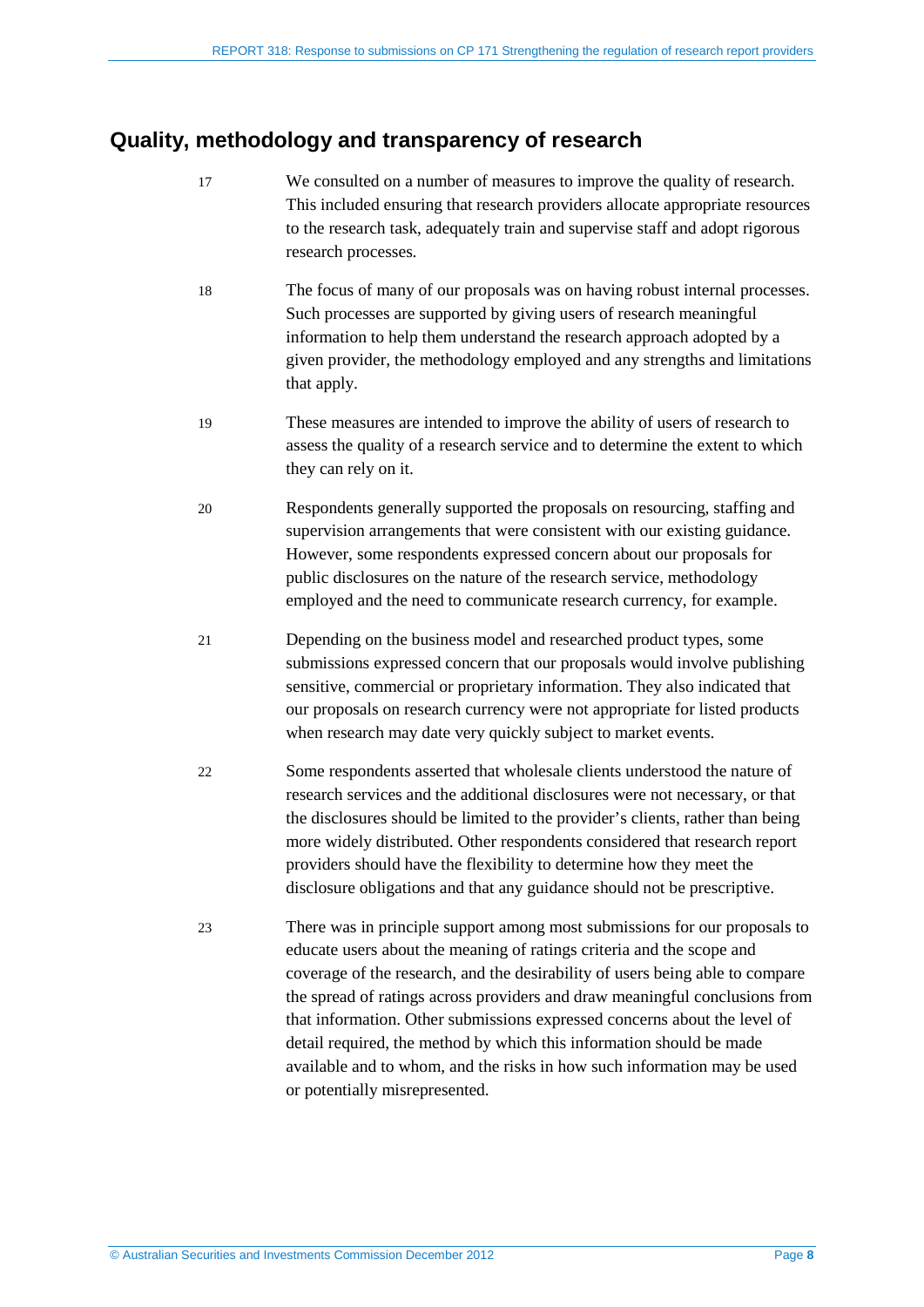#### *ASIC's response*

We have updated our guidance in RG 79 to remind research report providers of our expectations for resourcing, staffing, supervision and training arrangements.

To improve the transparency of research, it is important that users of research have factual and relevant information available to give important context to the research so they can understand the research and decide whether to rely on it, and to what extent.

Research report providers should give sufficient information for users to form a meaningful view of:

- the author of the research and the date it was prepared:
- the methodology used;
- the scope and coverage of the research:
- the rating or classification scheme applied: and
- the spread of ratings produced over a given period, so users can form a holistic view of the research service.

Our updated guidance is intended to give research report providers flexibility in how they communicate this information to users and prospective users of their research services. For example, some disclosures are appropriate for the broader market and may be published on a website or in a Financial Services Guide (FSG), while others are specific to the research report.

Research ratings that are not monitored or updated can be misleading unless research report providers prominently state how currency will be communicated to users, including whether the research is being monitored or whether it will be updated in future. Where research reports and their recommendations are no longer current (e.g. where there have been material changes to the product or market), the research should be clearly flagged as historical and providers should indicate that the original recommendation no longer applies.

Our updated guidance allows research report providers to tailor how they communicate the currency of a piece of research. This recognises that some research is point-in-time research that may lose its currency very quickly, while other research providers claim that a piece of research is current on an ongoing basis.

We expect research providers to communicate the currency of their research to clients or subscribers in such a way that a reasonable investor can understand it. Regardless of business model, client base or researched products, currency should be clearly communicated and sufficient to ensure a reasonable investor is not misled.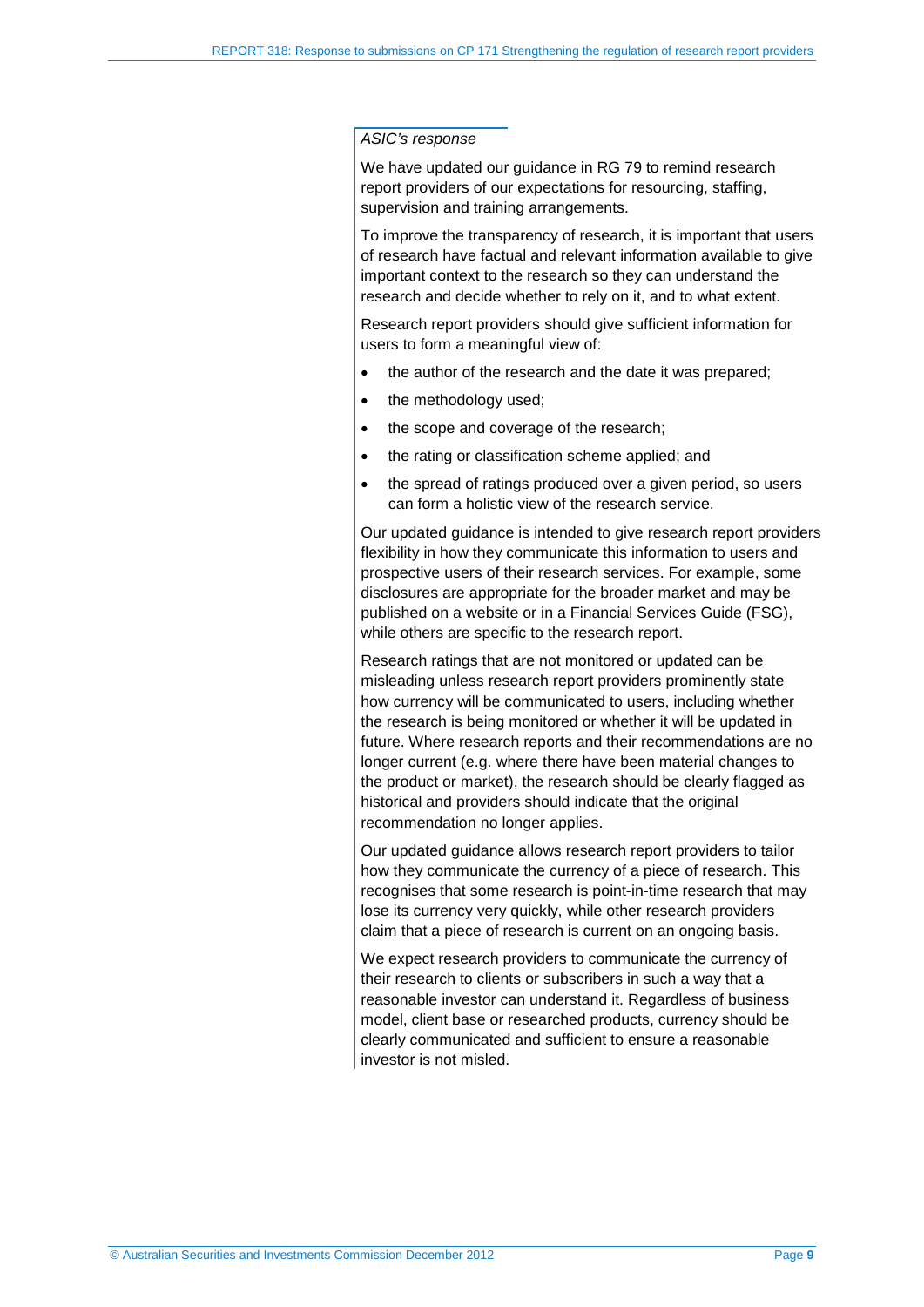### <span id="page-9-0"></span>**Users of research**

- 24 In CP 171, we proposed to give guidance that AFS licensees providing financial product advice should conduct due diligence on service providers they intend to use as part of their advisory practice.
- 25 Most respondents supported the need for due diligence on the part of the advisory business. Some noted that they already conducted due diligence of research report providers and regularly reviewed other service providers. Others welcomed any guidance that set a minimum standard of due diligence, although some expressed reservations about the level of detail or level of prescription required.
- 26 Some submissions were of the view that guidance was needed in both RG 79 and Regulatory Guide 175 *Licensing: Financial product advisers—Conduct and disclosure* (RG 175). Most thought that guidance on this topic was most appropriate in RG 175.

#### *ASIC's response*

RG 79 focuses on guidance for the supply side of the market—that is, providers of research reports. We expect our updated guidance in RG 79 will also help users of research by improving their ability to understand a research report and assess its value and the extent to which they can rely on it in making investment decisions.

Our updated guidance includes our expectations of research report providers in relation to users of research. We expect AFS licensees (including advice providers) to conduct due diligence in selecting third party research report providers. Such due diligence should include an assessment of the business model and conflicts of interest associated with each potential service provider. We expect this to include an assessment of the disclosures each research report provider makes about its business model, product selection and scope of research, ratings spread and conflicts management in accordance with our guidance.

Where advice providers are preparing personal advice, we expect them to make their own inquiries and research into the products they give advice on. For example, when using research, advice providers should ensure that they have read and understood the research report before relying on it. We expect advice providers to critically evaluate research reports.

While they may rely to some extent on various service providers, such as research report providers, advice providers are still responsible for the advice they give clients. More detailed guidance on our expectations of advice providers is set out in RG 175*.*